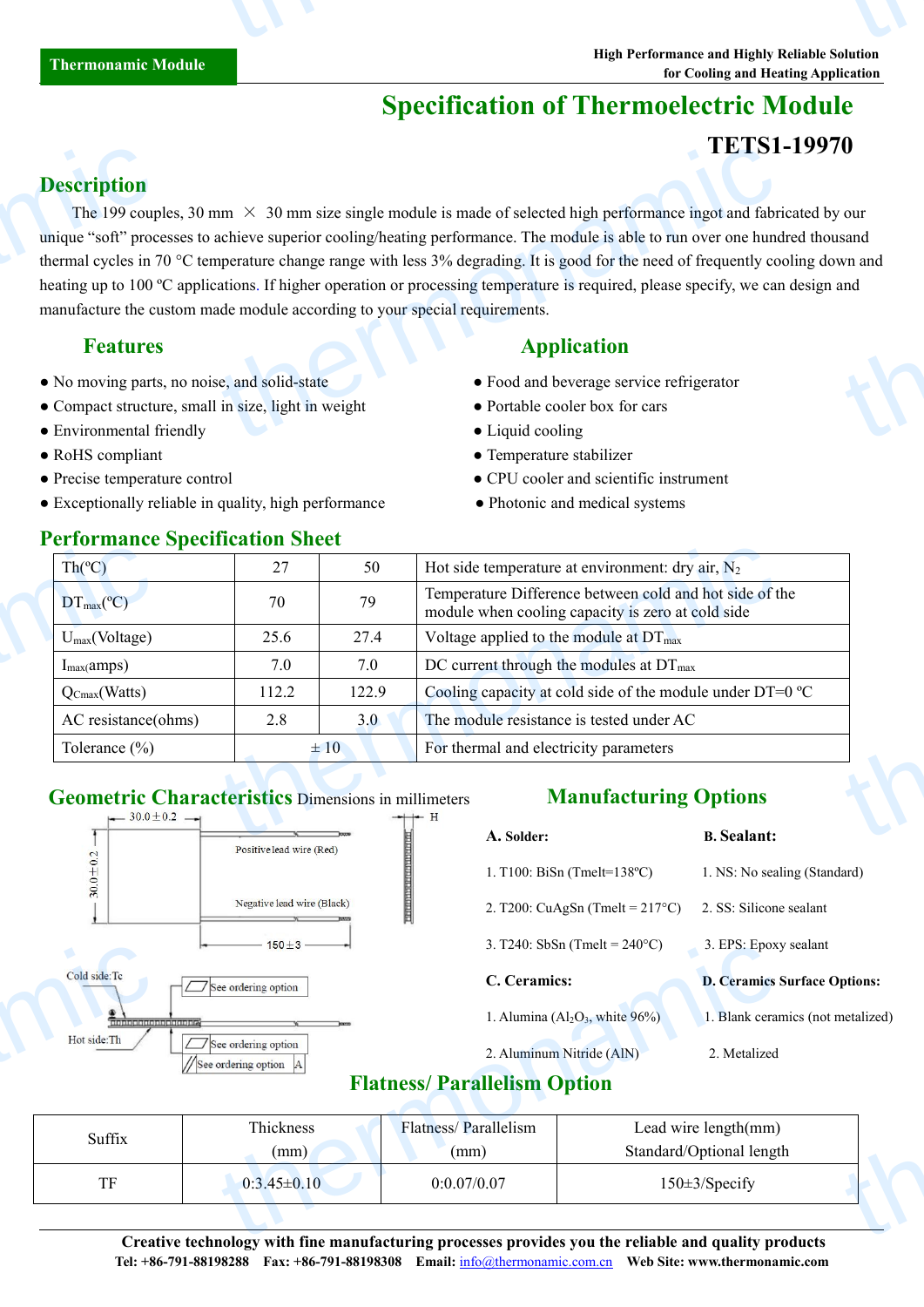## **Operation Cautions**

- Attach the cold side of module to the object to be cooled Operation below  $I_{\text{max}}$  or  $V_{\text{max}}$
- Attach the hot side of module to a heat radiator for heat dissipating Work under DC

# **Performance Curve**

120

25

24

120

 $96 \div \text{DT} = 20 \text{ °C}$ 

 $DT = 0 °C$  $DT = 10 °C$ 

 $DT = 30 °C$ 





0 10 20 30 40 50 60 70 80

0 10 20 30 40 50 60 70 80

 $\Delta T / {}^{\circ}C$ 

 $Imax = 7 A$  $-I = 6 A$  $-I = 5 A$  $-I = 4 A$  $-I = 3 A$  $-I = 2 A$  $I = 1 \Delta$ 

thermonamic

 $\Delta T / {}^{\circ}C$ 











125

 $\blacktriangleright$ 



 $0$   $\longrightarrow$   $\longrightarrow$   $\longrightarrow$ 

 $0 \longrightarrow$ 

 $100 - D$ T = 20 °C

 $DT = 0 °C$  $DT = 10^{\circ}C$  $DT = 30 °C$  $DT = 40 °C$ 

 $5$   $\leftarrow$ 

 $10$ 

15

 $\begin{array}{c}\n\stackrel{\text{gen}}{=}\n\hline\n\stackrel{\text{gen}}{=}\n\hline\n\end{array}$ 

 $\geq$  20

25